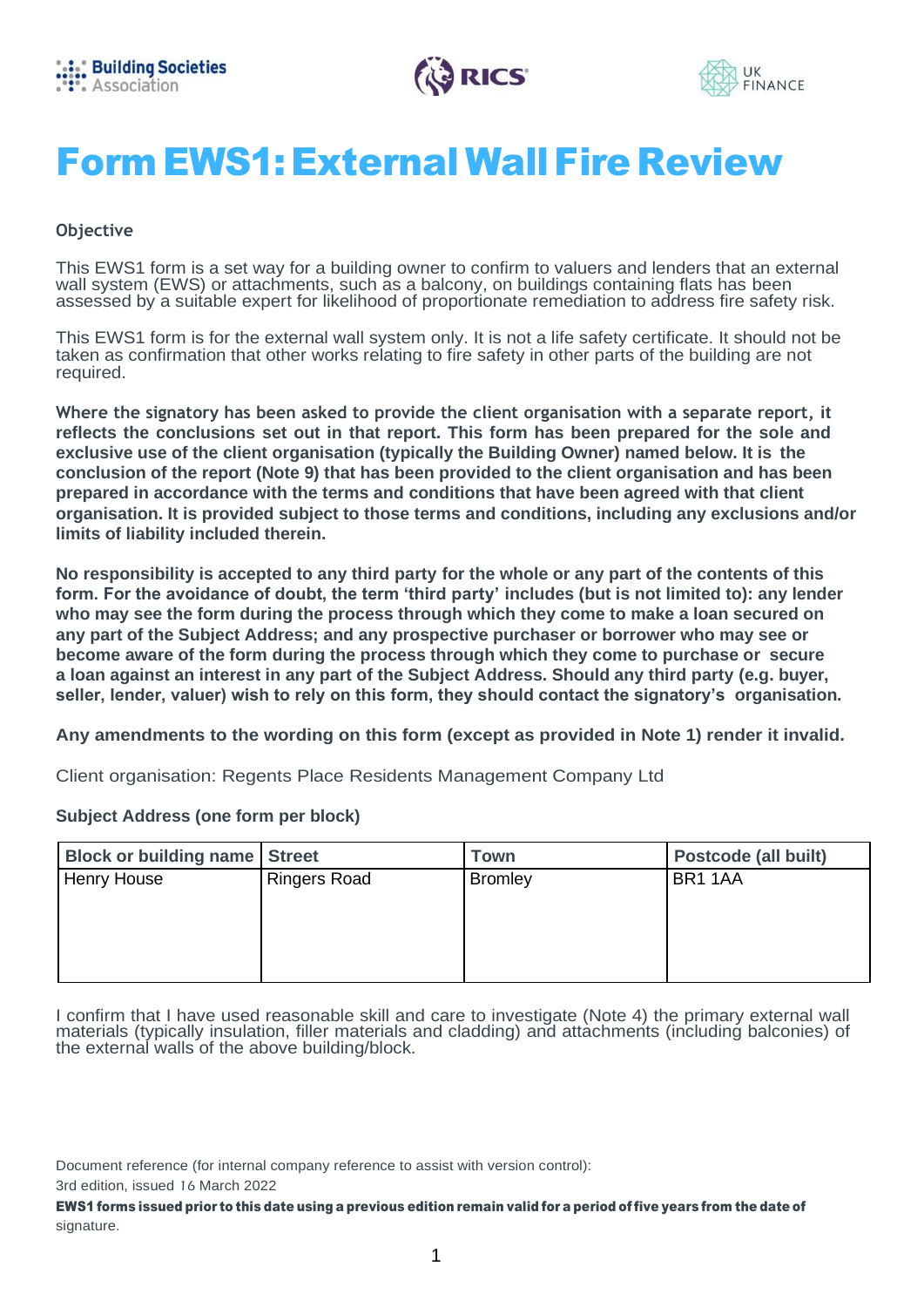





## **OPTION A (Note 1)** – **Where external wall materials are unlikely to support combustion**

I confirm that:

- **•** I meet the professional body membership and competence criteria as described in Note 2.
- **•** In relation to the construction of the external walls, to the best of my knowledge the primary materials used meet the criteria of limited combustibility (Note 5) or better, and cavity barriers are installed to an appropriate standard in relevant locations (Note 6).

**•** In relation to attachments to the external wall (tick one of the following):

- There are no attachments whose construction includes significant quantities of combustible materials (i.e. materials that are not of limited combustibility (Note 5) or better).

 A2 – There is an appropriate risk assessment of the attachments confirming that no remedial works are required.

 A3 – Where neither of the above two options apply, there may be potential costs of remedial works to attachments (Notes 7 and 8).

### **OPTION B (Note 1)** – **Where combustible materials are present in external wall**

I confirm that:

- **•** I meet the professional body membership and competence criteria as described in Note 3.
- **•** I have used the reasonable skill and care that would be expected of the relevant professional advisor to assess the level of fire risk (Note 8) presented by the external wall construction and attachments (tick one of the following).

 $\checkmark$  B1 – I have concluded that in my view the fire risk (Note 8) is sufficiently low that no **remedial works are required.**

B2 – I have concluded that in my view the fire risk (Notes 7 and 8) is sufficiently high that remedial works are required.

| Name:   Adam Kiziak                              |                                                            |  |  |  |  |  |
|--------------------------------------------------|------------------------------------------------------------|--|--|--|--|--|
|                                                  | Qualification(s)   BSc (Hons), IEng, MIFireE, MIFSM, MSFPE |  |  |  |  |  |
| Organisation:   Tri Fire Ltd                     |                                                            |  |  |  |  |  |
| Professional body: Institution of Fire Engineers |                                                            |  |  |  |  |  |
| Membership number: 00040794                      |                                                            |  |  |  |  |  |
| signature: A. Kuzak                              |                                                            |  |  |  |  |  |

Document reference (for internal company reference to assist with version control):

3rd edition, issued 16 March 2022

EWS1 forms issued prior to this date using a previous edition remain valid for a period offive years from the date of signature.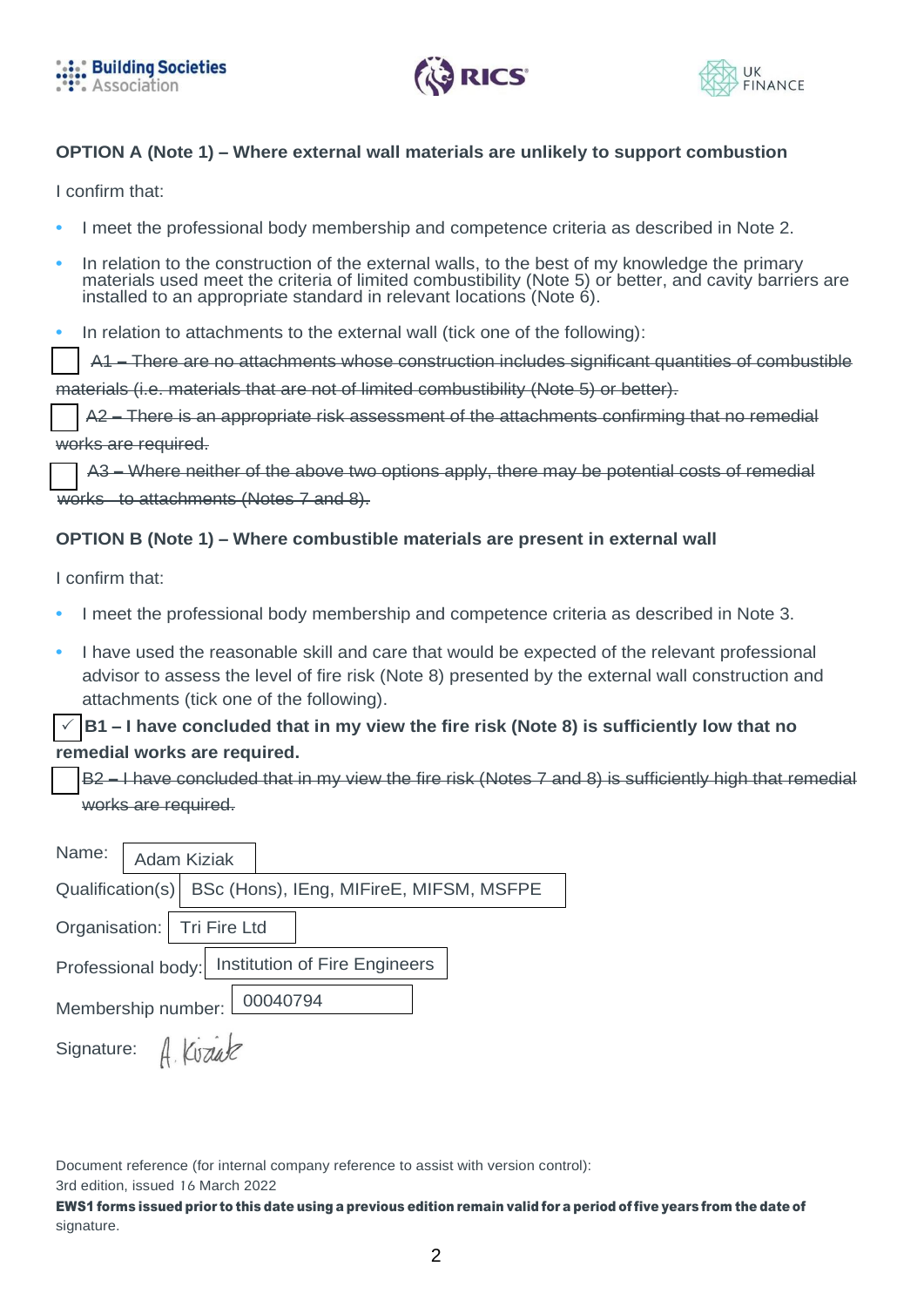





Date of form: 17/05/2022

If this is a revision to you/your firm's previous form on this building, please state below. Please note, if the form is intended for revision solely due to administrative purposes (for example, a postcode error on the building or a reissue of the form to a different client), the "Date of form" remains valid. If however, the rationale for form revision is attributable to a change in rating due to works having been carried out, the 'Date of form' must be amended:

| Date of form | Rating provided (A1, A2, A3 or B1, B2) |
|--------------|----------------------------------------|
| 04/08/2020   | B <sub>2</sub>                         |
|              |                                        |
|              |                                        |

# Notes

**Note 1** – This form includes two options. Option A is for buildings where the materials used in the external wall would be unlikely to support combustion. Option B is for buildings where Option A does not apply and a more detailed review (and hence higher level of fire expertise) is required. The

signatory should use either the Option A approach or the Option B approach and delete/cross out the unused option. Within each option there are sub-options, the user should tick the box of the relevant sub-option.

**Note 2** – For Option A, the signatory would need the expertise to identify the relevant materials within the external wall and attachments, and whether fire resisting cavity barriers and fire stopping measures have been installed correctly. However, this would not necessarily include the need for expertise in fire engineering. The signatory should be a qualified member of a relevant professional body within the construction industry.

**Note 3** – For Option B, the signatory would need a higher level of expertise in the assessment of the fire risk presented by external wall materials.

- **i** For Institution of Fire Engineers (IFE) members, this should be a Chartered or Incorporated Engineer with full membership of the Institution.
- **ii** For non-IFE members, the signatory should be a qualified member of a relevant professional body that deals with fire safety and construction products including EWS in the built environment, with either actual or equivalence to the Chartered or Incorporated Engineer status.
- **iii** For buildings where the finished floor level of the top floor of the building (excluding stories consisting exclusively of plant rooms) is less than 18m above the lowest adjacent ground level, if not qualified as per sub-clauses i. or ii. above, the signatory should be a qualified member of an [eligible professional body w](https://www.rics.org/contentassets/cbd2725ad73c4224a12e5e5f1d76eec9/ews-assessment_list-of-successful-completers_191121.pdf)ho has successfully completed the RICS EWS Assessment Training Programme.

Document reference (for internal company reference to assist with version control):

3rd edition, issued 16 March 2022

EWS1 forms issued prior to this date using a previous edition remain valid for a period offive years from the date of signature.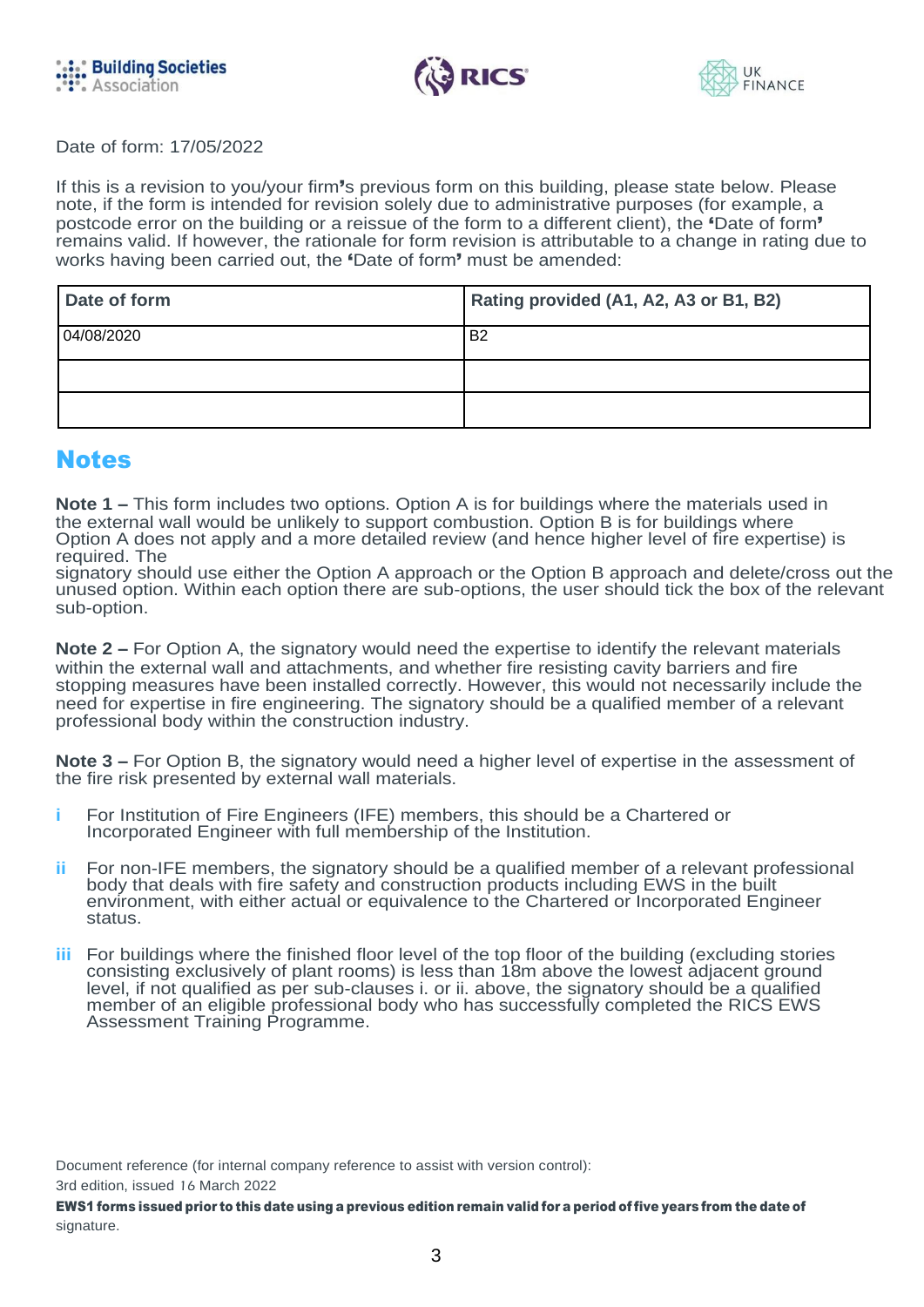



**Note 4** – The investigation into the construction of the building should be in accordance with the guidance given in BSI PAS 9980, which allows for the possibility of mitigation as an acceptable investigation outcome.

**Note 5** – The term 'limited combustibility' is as defined in BS 9991:2015.

**Note 6** – Cavity barrier fire performance and locations to be based on relevant fire safety design guidance documentation, such as BS 9991, or relevant statutory guidance.

**Note 7** – In this situation the signatory should notify the client organisation that the fire risk assessment of the building will need to be reviewed to consider the findings of the external wall survey and identify any interim measures that may be required.

**Note 8** – The definition of fire risk and the assessment of that fire safety risk should be in accordance with the guidance given in BSI PAS 9980.

**Note 9** – The signatory should provide their client organisation with a separate report on their investigation in accordance with BSI PAS 9980 to support their statements in this EWS1 Form. That separate report would not normally need to be supplied to the valuer or lender along with this EWS1 Form (unless there are specific issues which may require it).

**Note 10** – This EWS1 Form will need to be reassessed if any significant changes occur to the external wall or attachments of the building, and is valid for up to 5 years from the date of the form as shown on Page 3.

Document reference (for internal company reference to assist with version control):

3rd edition, issued 16 March 2022

EWS1 forms issued prior to this date using the previous edition remain valid for a period of five years from the date of signature.